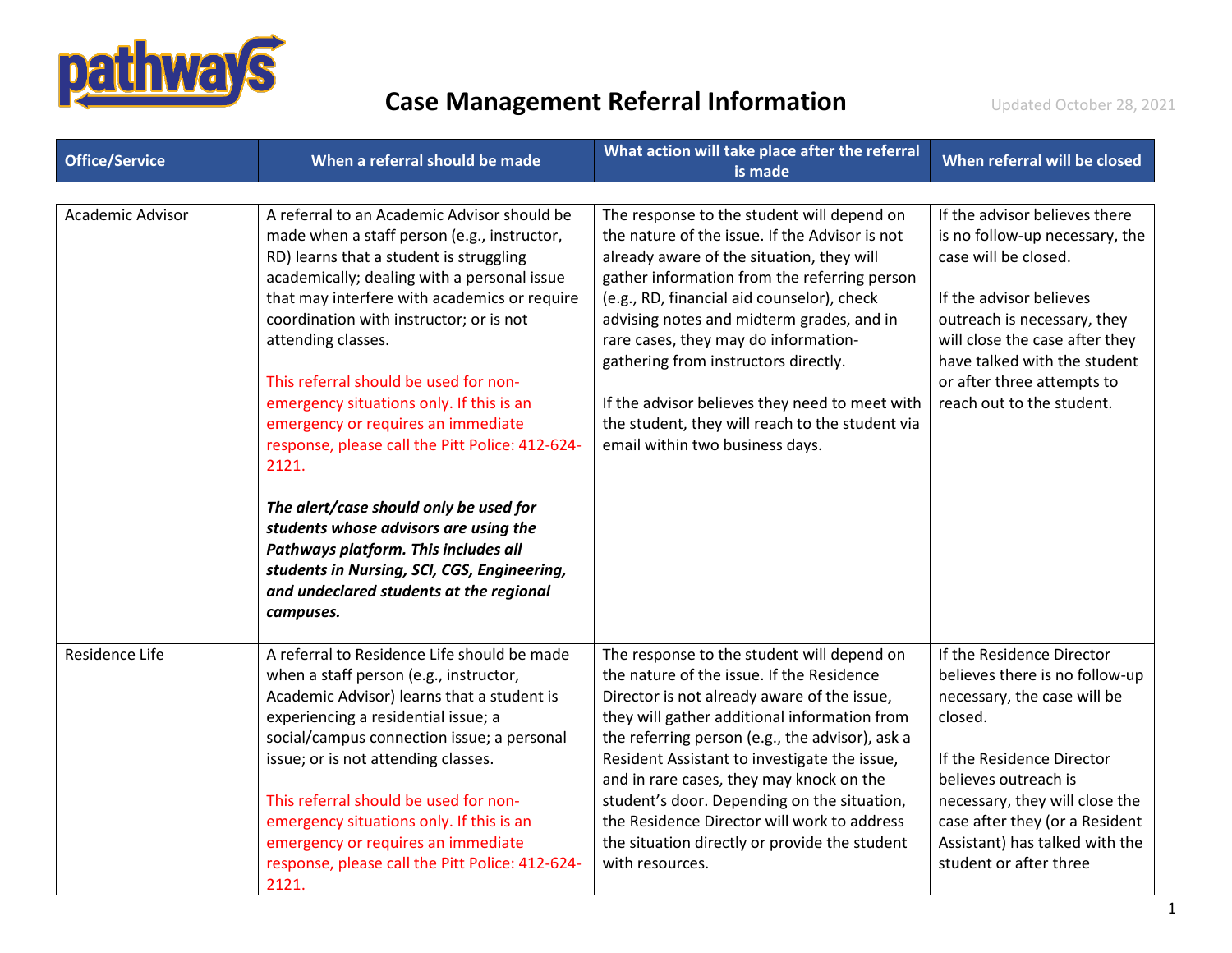

| <b>Office/Service</b>              | When a referral should be made                                                                                                                                                                                                                                                                                                                                  | What action will take place after the referral<br>is made                                                                                                                                                                                                                                                                                                                                                                                                                                                                                                           | When referral will be closed                                                                                                                                         |
|------------------------------------|-----------------------------------------------------------------------------------------------------------------------------------------------------------------------------------------------------------------------------------------------------------------------------------------------------------------------------------------------------------------|---------------------------------------------------------------------------------------------------------------------------------------------------------------------------------------------------------------------------------------------------------------------------------------------------------------------------------------------------------------------------------------------------------------------------------------------------------------------------------------------------------------------------------------------------------------------|----------------------------------------------------------------------------------------------------------------------------------------------------------------------|
|                                    | This alert/case should be used for students<br>who live in a residence hall on the Pittsburgh<br>Campus only.                                                                                                                                                                                                                                                   | If the Residence Director believes outreach to<br>student is necessary, they or a Resident<br>Assistant will reach out to the student within<br>two business days.                                                                                                                                                                                                                                                                                                                                                                                                  | attempts to reach out to the<br>student.                                                                                                                             |
| Global Experiences/Study<br>Abroad | A referral to the Global Experiences Office<br>should be made when a student expresses<br>interest in studying abroad. The more<br>information you are able to provide in the<br>"additional comments" box, the more<br>detailed the follow-up to that student will be.<br>This alert/case can be used for students on<br>the Pittsburgh & Greensburg Campuses. | The Global Experiences Office will respond to<br>the student with a personalized email. If<br>detail is provided in the additional comments<br>box, the email will refer the student to<br>specific programs or contacts. If no detail is<br>provided, the email will refer the student to<br>general Global Experiences resources.<br>The email will be sent within one week.                                                                                                                                                                                      | Although this referral will<br>generate a case, these cases<br>will not be managed and will<br>be closed immediately.                                                |
| Office of Financial Aid            | A referral to the Financial Aid Office should<br>be made when a staff member (e.g.<br>instructor, Academic Advisor) learns the<br>student has a financial issue that is impacting<br>their academics and/or personal life.<br>This alert/case should be used for students<br>on the Pittsburgh Campus only.                                                     | The response to the student will be a<br>personalized email from the Assistant<br>Director of Client Services. A full review of<br>the student's file will be completed prior to<br>contacting the student so that the message<br>can be customized for the student's needs.<br>If the file review determines that the<br>situation is best handled via a face-to-face<br>appointment, then contact will be made<br>through an email to the student giving<br>available times. The initial contact will always<br>be through an email but may require a<br>meeting. | The case will be closed after<br>three attempts were made to<br>the student via email or after<br>the student has met with a<br>member of the financial aid<br>team. |
| Honors College Referral            | An Honors College referral should be made<br>when a student expresses a general or                                                                                                                                                                                                                                                                              | The Honors College will respond to the<br>student with a personalized email. If detail is                                                                                                                                                                                                                                                                                                                                                                                                                                                                           | Although this referral will<br>generate a case, these cases                                                                                                          |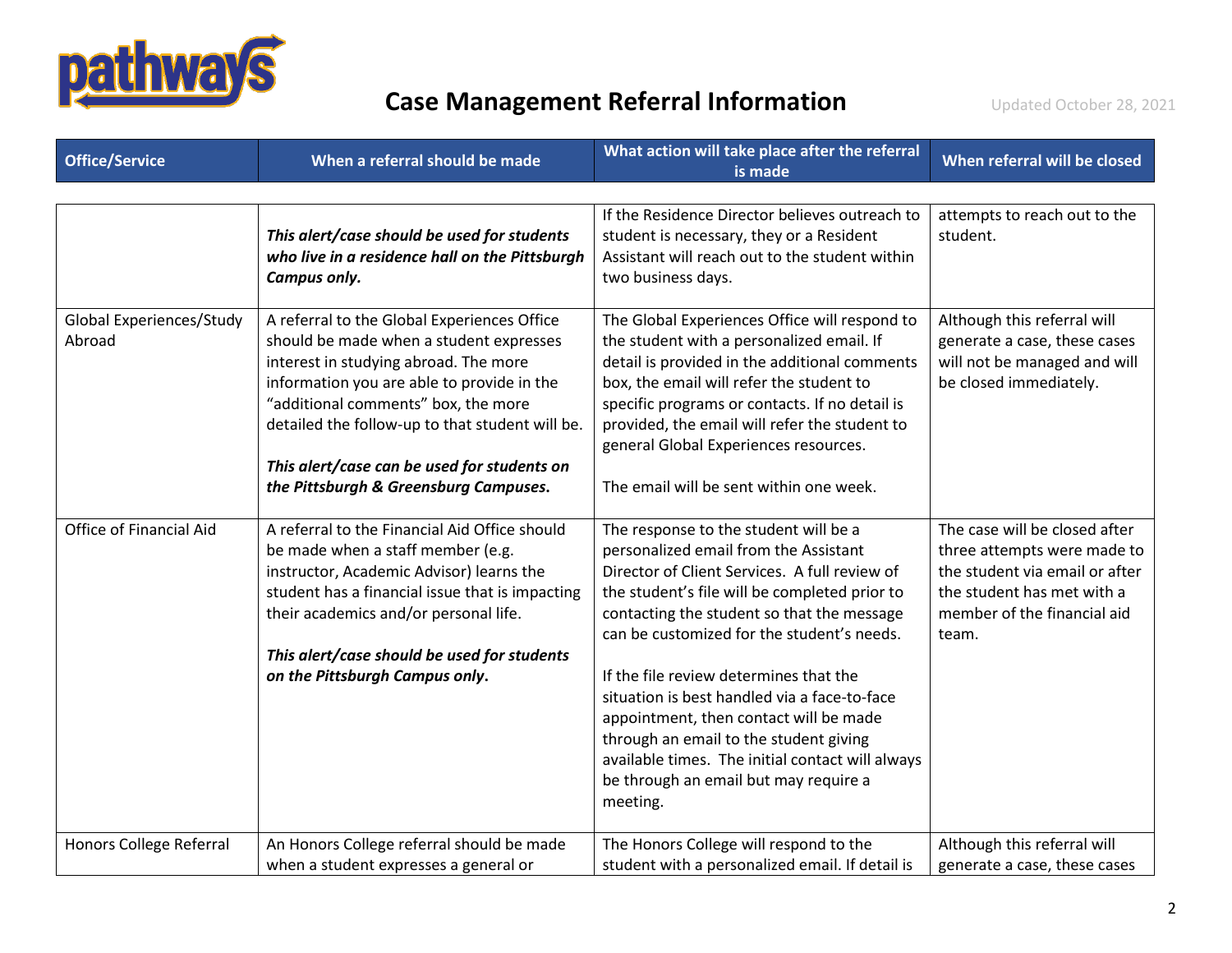

| <b>Office/Service</b>                 | When a referral should be made                                                                                                                                                                                                                                                                                                                                                                                                                                                                                 | What action will take place after the referral<br>is made                                                                                                                                                                                                                                                                                                                                                                                                                                                                                              | When referral will be closed                                                                                                                                                                                                                                                   |
|---------------------------------------|----------------------------------------------------------------------------------------------------------------------------------------------------------------------------------------------------------------------------------------------------------------------------------------------------------------------------------------------------------------------------------------------------------------------------------------------------------------------------------------------------------------|--------------------------------------------------------------------------------------------------------------------------------------------------------------------------------------------------------------------------------------------------------------------------------------------------------------------------------------------------------------------------------------------------------------------------------------------------------------------------------------------------------------------------------------------------------|--------------------------------------------------------------------------------------------------------------------------------------------------------------------------------------------------------------------------------------------------------------------------------|
|                                       | specific interest in Honors College<br>opportunities (e.g., Honors courses, research<br>programs, national scholarship competitions,<br>the BPhil degree, applying to the Honors<br>program) or when an advisor believes a<br>student can benefit from engaging with the<br>Honors College.<br>This alert/case should be used for students<br>on the Pittsburgh Campus unless the student<br>is transferring from a regional campus.                                                                           | provided in the additional comments box, the<br>email will refer the student to specific<br>opportunities. If no detail is provided, the<br>email will refer the student to general<br>opportunities.<br>The email will be sent within one week.                                                                                                                                                                                                                                                                                                       | will not be managed and will<br>be closed immediately.                                                                                                                                                                                                                         |
| Office of Veterans<br><b>Services</b> | A referral to the Office of Veterans Services<br>should be made when a staff person (e.g.,<br>instructor, advisor) learns that a military<br>affiliated student is struggling academically;<br>dealing with a personal issue that may<br>interfere with academics or require<br>coordination with instructor; or is not<br>attending classes.<br>This alert/case should only be used for<br>students on the Pittsburgh Campus who are<br>in a category that denotes Veteran status or<br>military affiliation. | The response to the student will depend on<br>the nature of the issue. If a coordinator in the<br>Office of Veterans Services is not already<br>aware of the situation, they will gather<br>information from the referring person (e.g.,<br>advisor, financial aid counselor), check notes,<br>and they may do information gathering from<br>instructors/advisors directly.<br>If the coordinator believes that they need to<br>meet with the student in person or via<br>phone, they will reach to the student via<br>email within two business days. | If the advisor believes there<br>is no follow-up necessary, the<br>case will be closed.<br>If the advisor believes<br>outreach is necessary, they<br>will close the case after they<br>have talked with the student<br>or after three attempts to<br>reach out to the student. |
| <b>PIC Health Careers</b><br>Referral | A referral to a Pre-health Professions Advisor<br>at the Pitt Interprofessional Center for Health<br>Careers (PIC - Health Careers) should be<br>made when a staff person (e.g., instructor,<br>academic advisor, RD) learns that a student is<br>considering a health-related career, deciding                                                                                                                                                                                                                | PIC Health Careers staff will respond to the<br>student with a personalized email, referring<br>the student to specific programs offered by<br>PIC Health Careers, and, if the student is a<br>sophomore, junior, or senior, offering the                                                                                                                                                                                                                                                                                                              | For freshmen, the case will<br>be closed after the email is<br>sent.<br>For sophomores, juniors, and<br>seniors, the case will be                                                                                                                                              |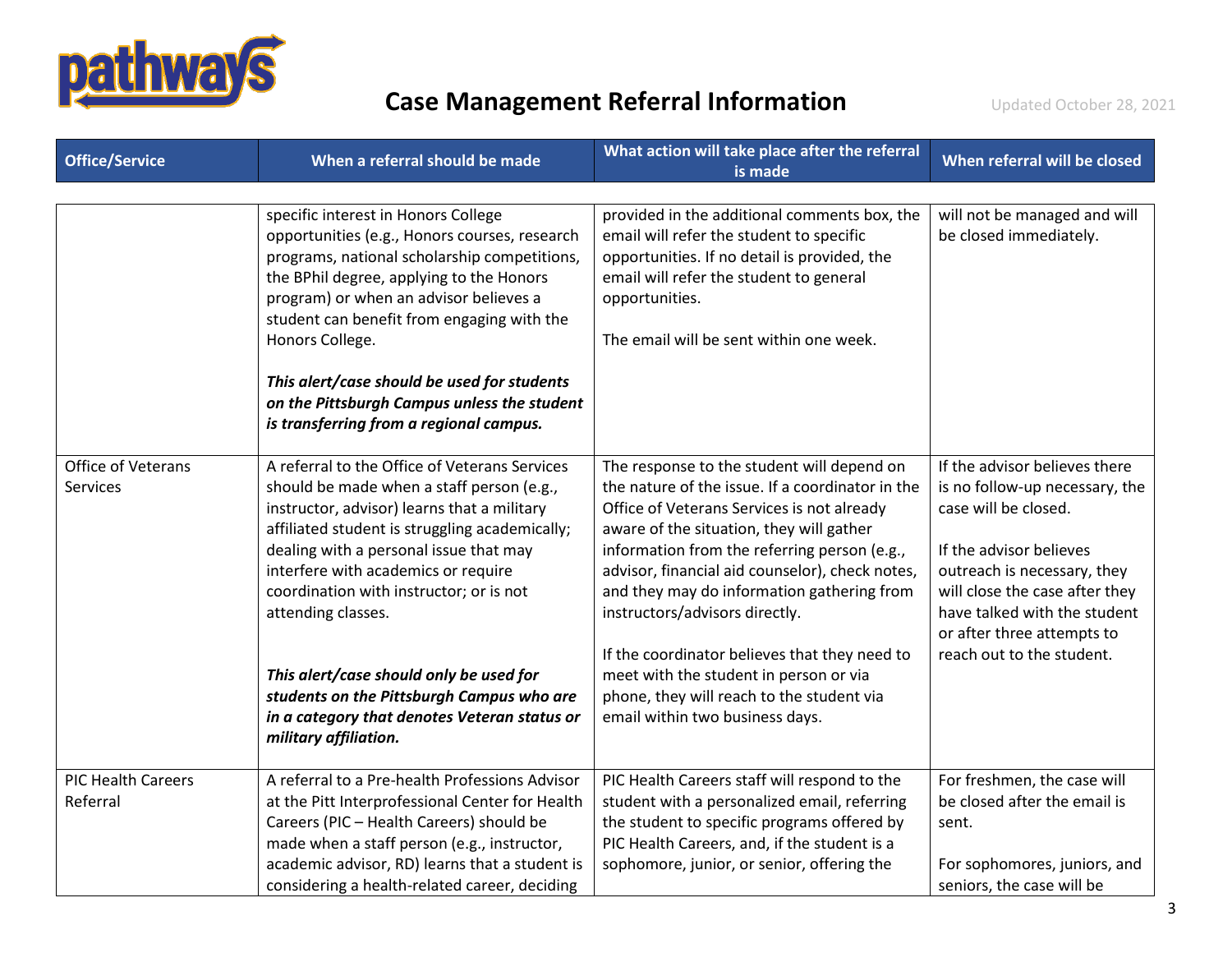

| <b>Office/Service</b>                        | When a referral should be made                                                                                                                                                                                                                                                                                                                                                                            | What action will take place after the referral<br>is made                                                                                                                                                                                                                                                                                                                                                                   | When referral will be closed                                                                                                                              |
|----------------------------------------------|-----------------------------------------------------------------------------------------------------------------------------------------------------------------------------------------------------------------------------------------------------------------------------------------------------------------------------------------------------------------------------------------------------------|-----------------------------------------------------------------------------------------------------------------------------------------------------------------------------------------------------------------------------------------------------------------------------------------------------------------------------------------------------------------------------------------------------------------------------|-----------------------------------------------------------------------------------------------------------------------------------------------------------|
|                                              | among health-related careers, considering<br>graduate health professions programs, or<br>preparing an application to a graduate health<br>professions program.<br>This alert/case should only be used for<br>students on the Pittsburgh Campus unless<br>the student is transferring from a regional<br>campus.                                                                                           | opportunity to schedule an appointment with<br>a Pre-health Professions Advisor.<br>The email will be sent within 5 working days.                                                                                                                                                                                                                                                                                           | closed after three attempts<br>are made to reach the<br>student via email or after the<br>student has met with a Pre-<br>health Professions Advisor.      |
| Office of International<br>Services Referral | A general referral to the Office of<br>International Services could be made for<br>international students in the following<br>instances:<br>- Interest in an internship/field<br>placement/practicum, etc., OFF<br><b>CAMPUS</b><br>Withdrawal from class after Add/Drop<br>period<br>Leave of Absence<br>Transfer to a different institution<br>Post-Graduation Plans (employment,<br>grad school, etc.) | The student will receive an automated email<br>with information about how to best get in<br>touch with OIS (e.g., appointment<br>information).                                                                                                                                                                                                                                                                              | No case opened.                                                                                                                                           |
| Study Lab Referral                           | A referral to Study Lab should be made when<br>a staff or faculty person (e.g., Academic<br>Advisor, instructor) learns that a student is<br>struggling academically or expresses interest<br>in improving their grades or study habits.<br>This alert/case should be used for students<br>on the Pittsburgh campus only.                                                                                 | An Academic Coach will respond to the<br>student with a personalized email. If detail is<br>provided in the additional comments box, the<br>email will refer the student to the specific<br>service offered by Study Lab that may be<br>most appropriate for them. If no detail is<br>provided, the email will refer the student to<br>all Study Lab services offered and invite them<br>to schedule an individual coaching | The case will be closed after<br>two attempts are made to<br>contact the student via email<br>or after the student has met<br>with a member of Study Lab. |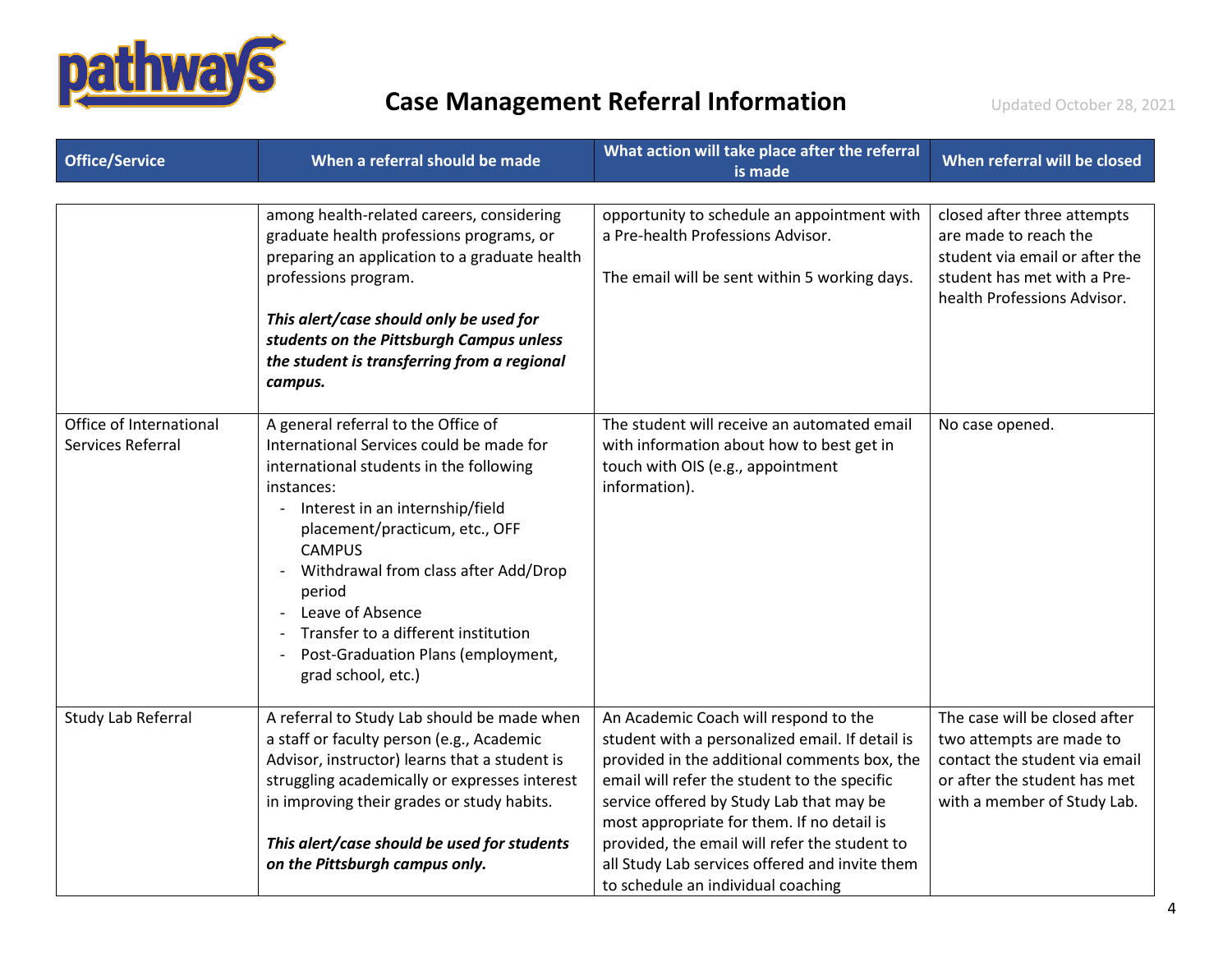

| <b>Office/Service</b>                                             | When a referral should be made                                                                                                                                                                                                                                                                                                                                                                                                                                                                              | What action will take place after the referral<br>is made                                                                                                                                                                                                                                                                                                                                                                                           | When referral will be closed                                                                                                                                     |
|-------------------------------------------------------------------|-------------------------------------------------------------------------------------------------------------------------------------------------------------------------------------------------------------------------------------------------------------------------------------------------------------------------------------------------------------------------------------------------------------------------------------------------------------------------------------------------------------|-----------------------------------------------------------------------------------------------------------------------------------------------------------------------------------------------------------------------------------------------------------------------------------------------------------------------------------------------------------------------------------------------------------------------------------------------------|------------------------------------------------------------------------------------------------------------------------------------------------------------------|
| <b>Career Center Referral</b><br>(PGH Campus)                     | A referral to the Career Center should be<br>made when a staff person (e.g., instructor,<br>academic advisor, RD) learns that a student<br>needs assistance exploring careers or majors,<br>deciding among several career interest areas,<br>or can benefit from any career support such<br>as internship or job search assistance or                                                                                                                                                                       | appointment to discuss relevant resources<br>for their academic success. The email will be<br>sent within two business days.<br>The response to the student will depend on<br>the nature of the issue. All referred students<br>will receive an automated email with<br>information about how to schedule an<br>appointment with a career consultant and<br>utilize the resources of the Career Center. If<br>the Career Center believes additional | If the Career Center believes<br>there is no follow-up<br>necessary, the case will be<br>closed.<br>If the Career Center believes<br>outreach is necessary, they |
|                                                                   | graduate school preparation.<br>The more information you are able to provide<br>in the "additional comments" box, the more<br>detailed the follow-up to that student will be.<br>This alert/case should only be used for<br>students on the Pittsburgh Campus unless<br>the student is transferring from a regional<br>campus.<br><b>Students in the College of Business</b><br>Administration or students considering a<br>health-related career should be referred to<br>their respective Career Centers. | outreach to a student is necessary, a staff<br>member will follow up with a personalized<br>email within 5 business days.                                                                                                                                                                                                                                                                                                                           | will close the case after they<br>have talked with the student<br>or after three attempts to<br>reach out to the student.                                        |
| University Center for<br><b>International Studies</b><br>Referral | A referral to the University Center for<br>International Studies (UCIS) should be<br>made when a student expresses interest<br>in international studies credentials;<br>resources and scholarships that support                                                                                                                                                                                                                                                                                             | UCIS will respond to the student with a<br>personalized email. If detail is provided in<br>the additional comments box, the email<br>will likely refer them to an academic<br>advisor in a particular UCIS center                                                                                                                                                                                                                                   | The case will be closed<br>when referrals have been<br>made, or when it is<br>determined that no follow<br>up is necessary.                                      |